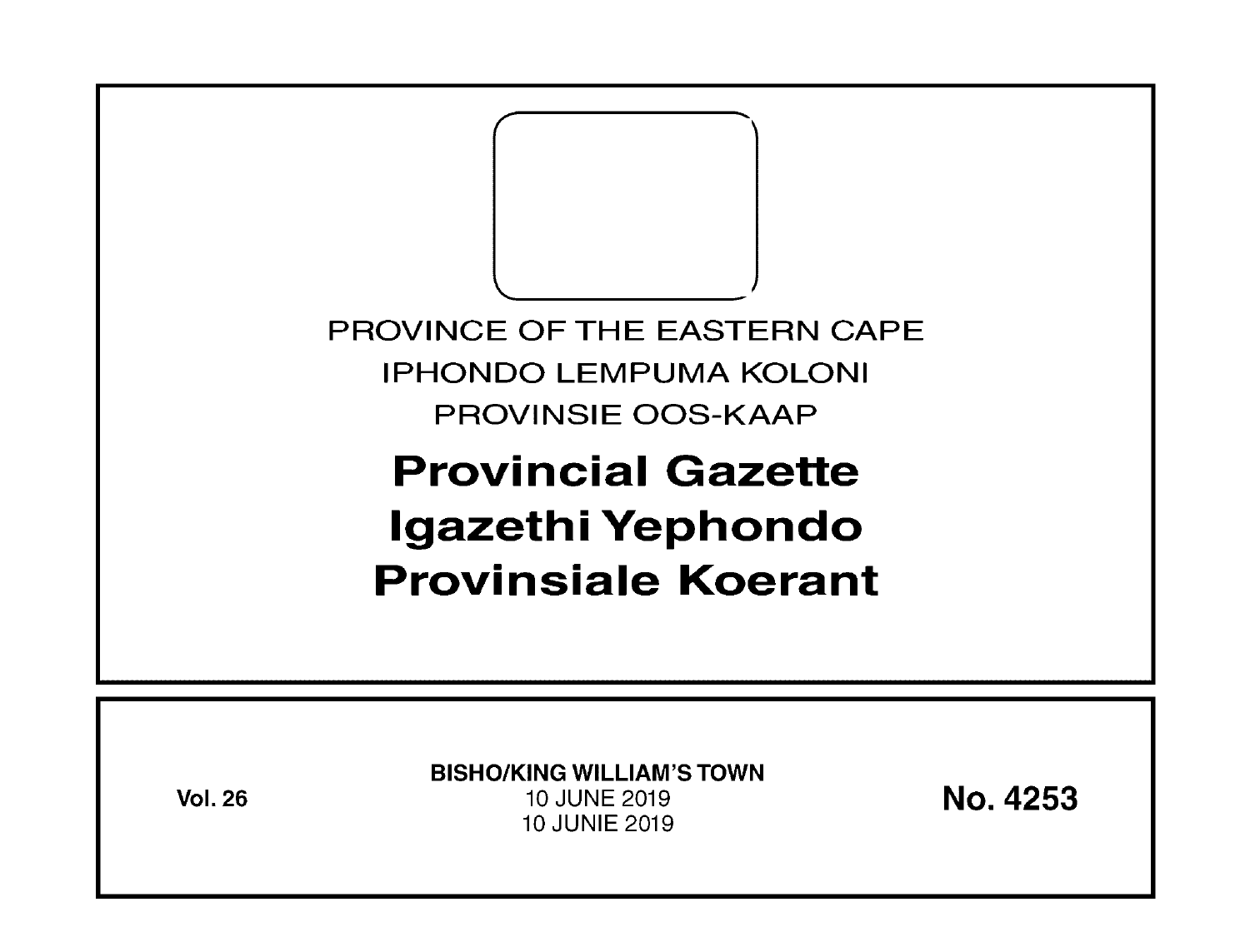### **CONTENTS**

|            |                                                                                                                                                                                                                                                                                                                                     | Gazette<br>No. | Page<br>No. |
|------------|-------------------------------------------------------------------------------------------------------------------------------------------------------------------------------------------------------------------------------------------------------------------------------------------------------------------------------------|----------------|-------------|
|            | <b>PROVINCIAL NOTICES • PROVINSIALE KENNISGEWINGS</b>                                                                                                                                                                                                                                                                               |                |             |
| 155<br>156 | Spatial Planning and Land Use Management (Act 16 of 2013): Erf 843, Mill Park, Port Elizabeth<br>Spatial Planning and Land Use Management Act (16/2013): Nelson Mandela Bay Municipality (Eastern                                                                                                                                   | 4253           | 11          |
|            |                                                                                                                                                                                                                                                                                                                                     | 4253           | 11          |
| 157        | Local Government: Municipal Structures Act. (Act No. 117 of 1998): Notice for publication of Identified<br>Traditional Leaders to Participate in Municipal Councils in the Eastern Cape in terms of section 81 of the act<br>as amended, replacing traditional leaders who are deceased, resigned and those elected to local houses | 4253           | 12          |
|            | LOCAL AUTHORITY NOTICES • PLAASLIKE OWERHEIDS KENNISGEWINGS                                                                                                                                                                                                                                                                         |                |             |
| 119        | Nggushwa Local Municipality Spatial Planning and Land Use Management By-laws 2016: Erven 749-758.                                                                                                                                                                                                                                   |                |             |
|            |                                                                                                                                                                                                                                                                                                                                     | 4253           | 13          |
| 120        | Spatial Planning and Land Use Management Act (16/2013): Erf 627, Beacon Bay: Removal of Restrictions                                                                                                                                                                                                                                | 4253           | 13          |
| 121        |                                                                                                                                                                                                                                                                                                                                     | 4253           | 14          |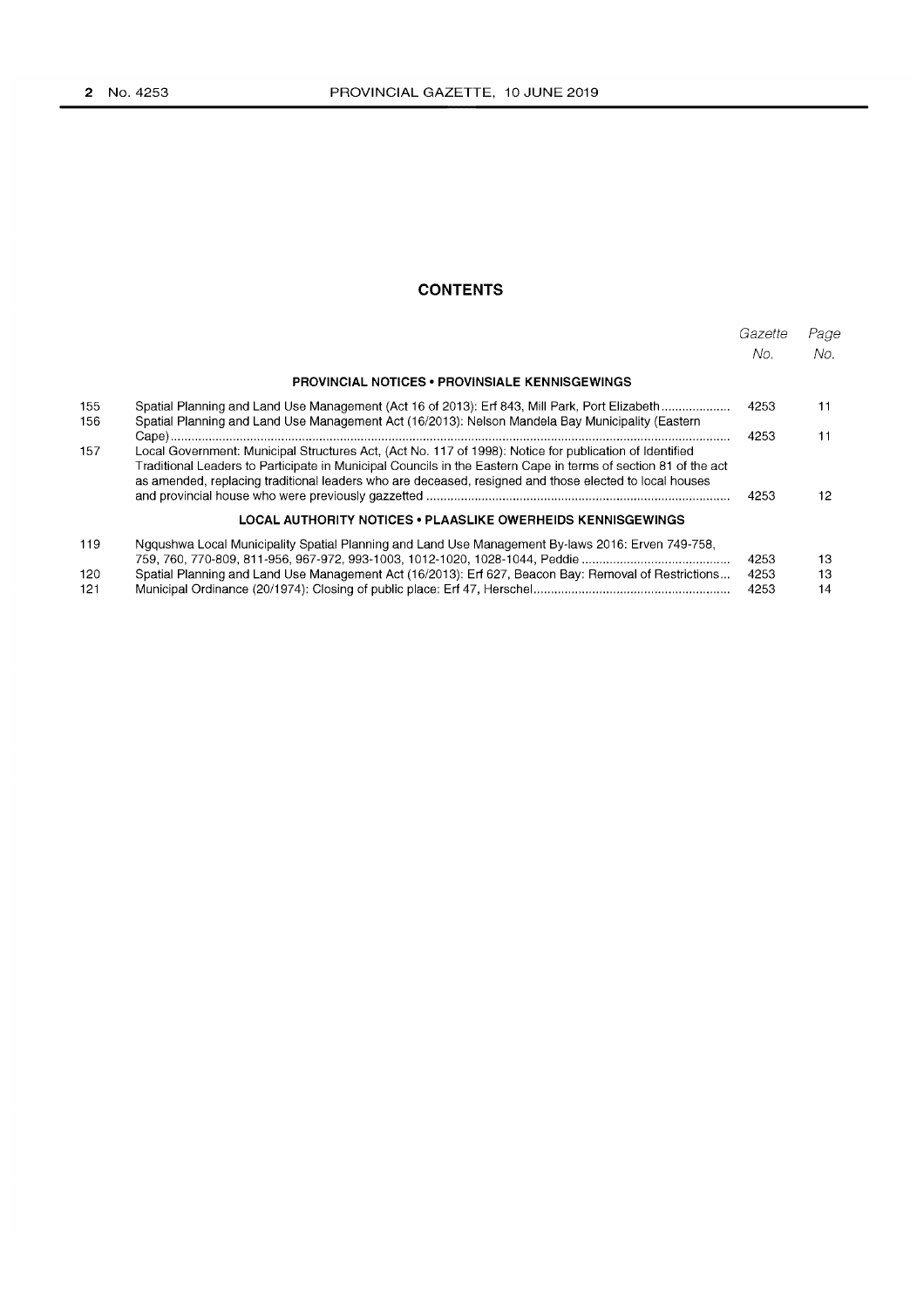$\ddot{\phantom{a}}$ 

 $\overline{\phantom{a}}$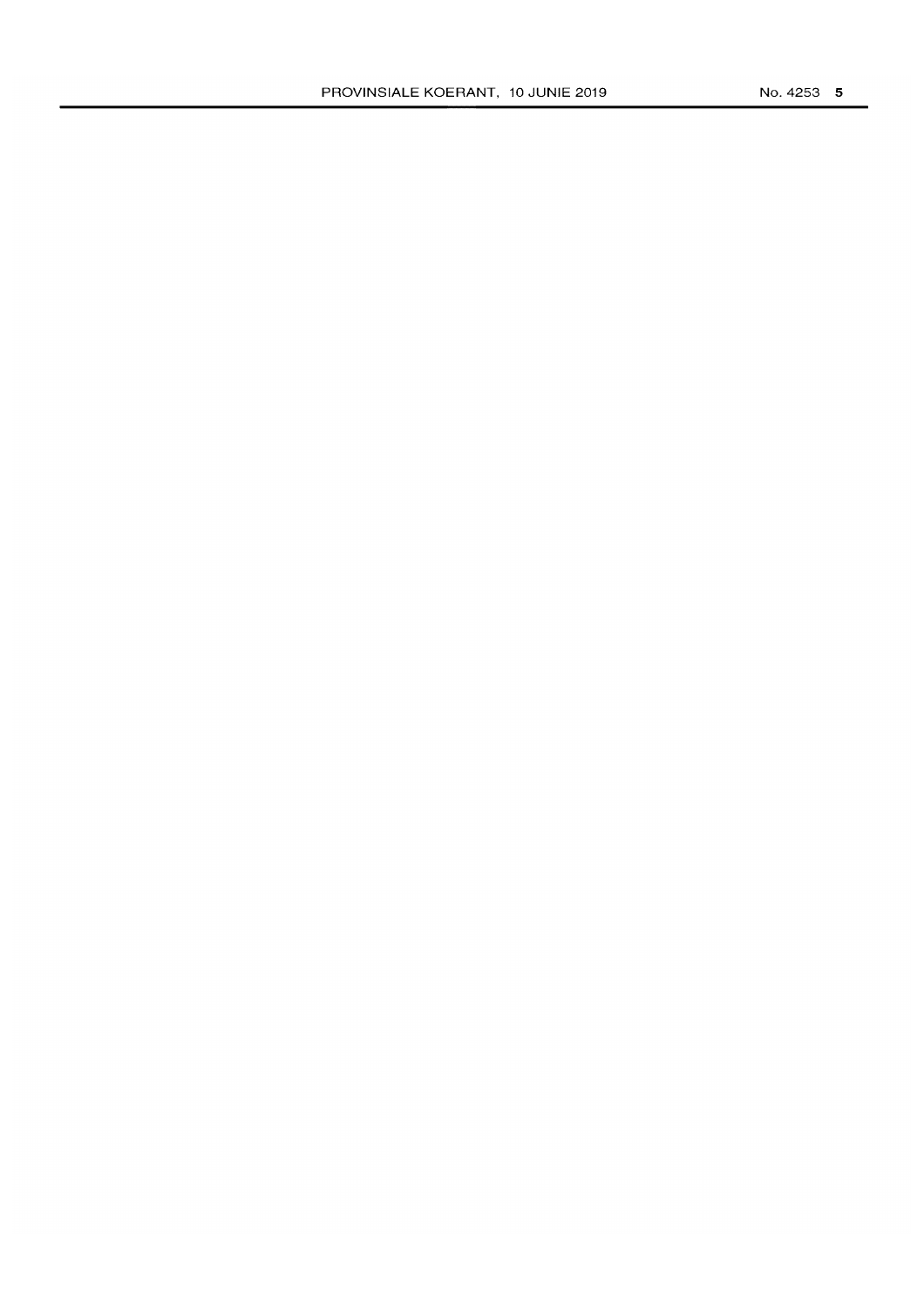$\hat{\mathbf{z}}$ 

 $\pmb{s}$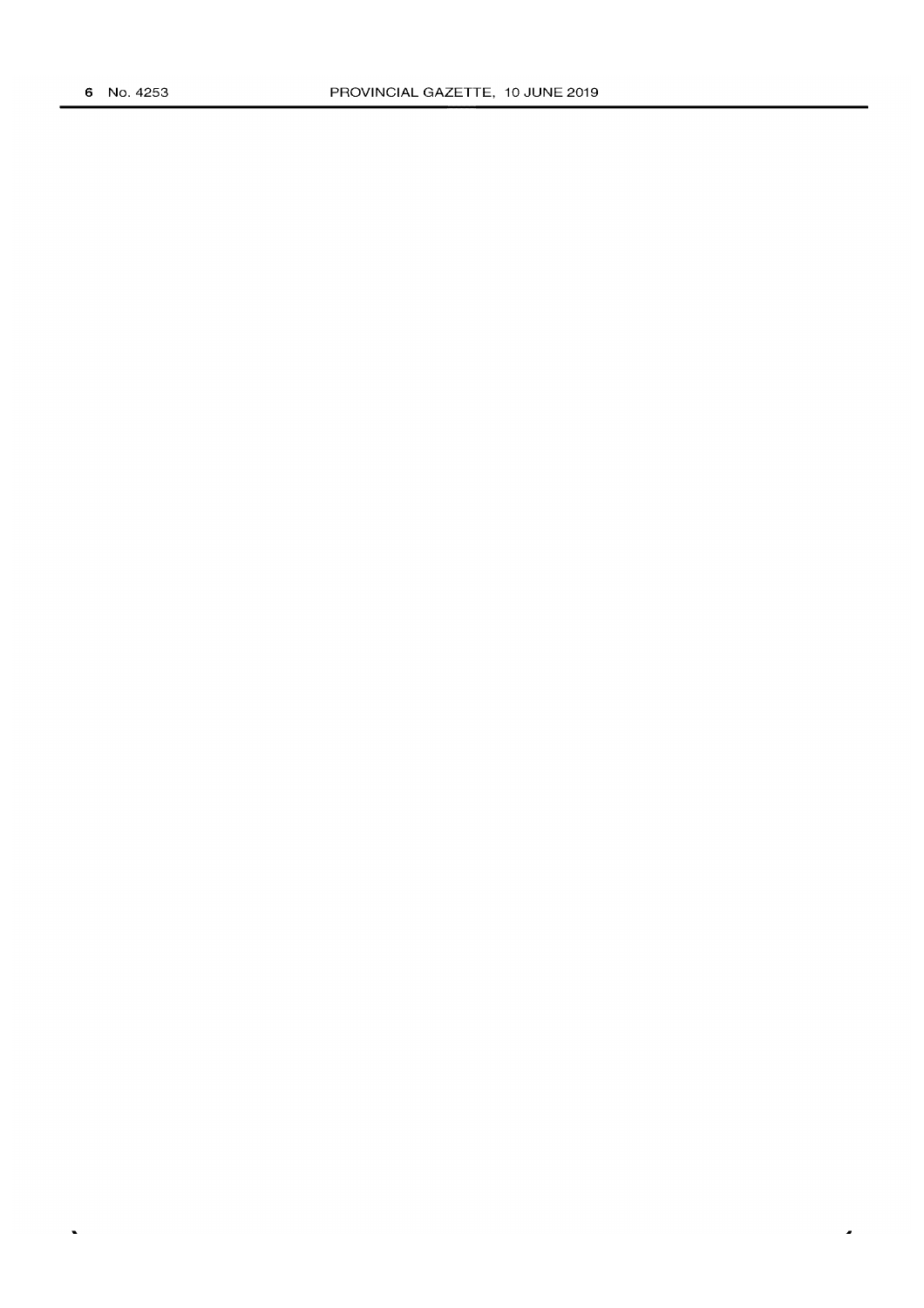$\Box$ 

 $\overline{\phantom{a}}$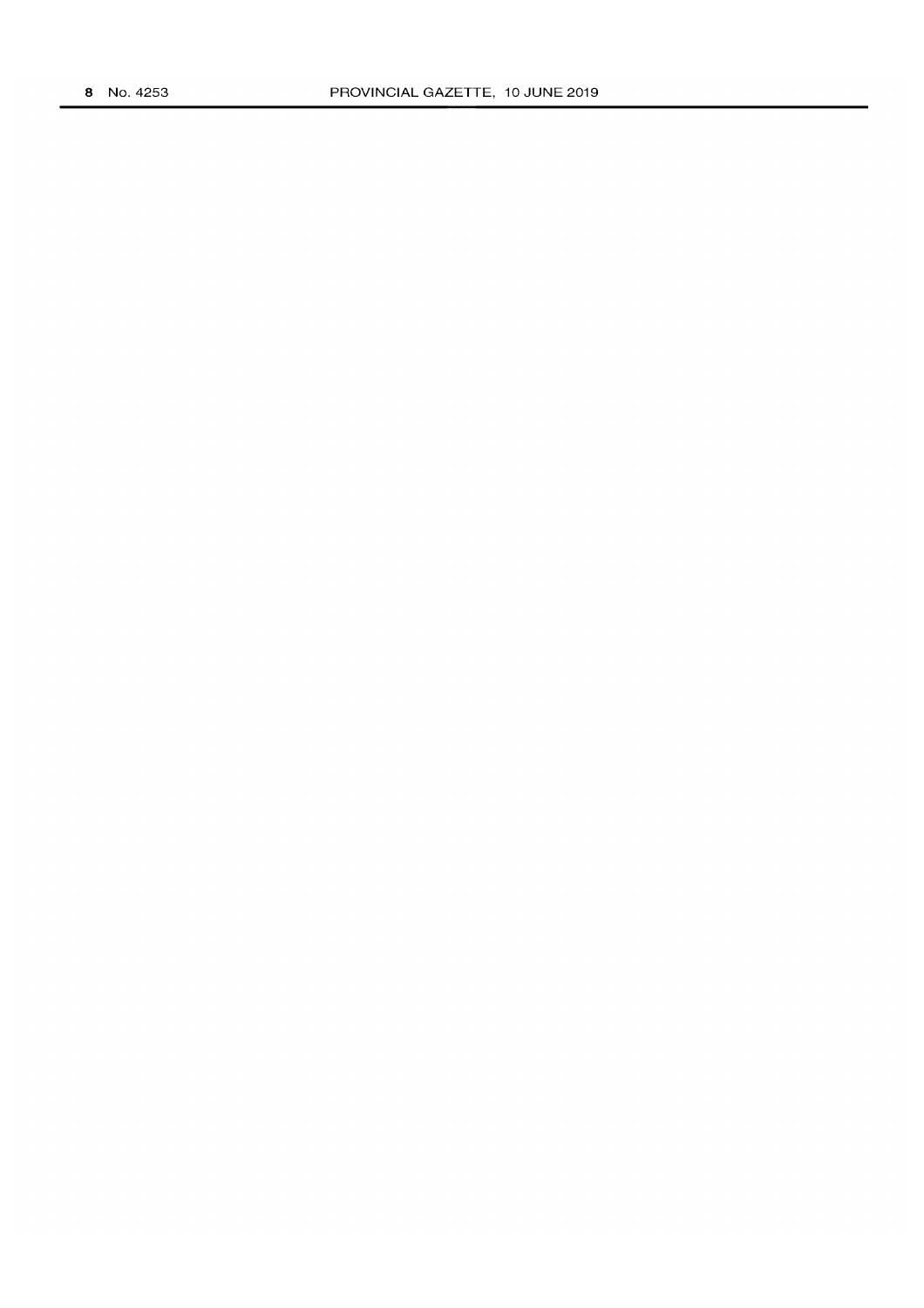$\hat{\mathbf{z}}$ 

 $\pmb{s}$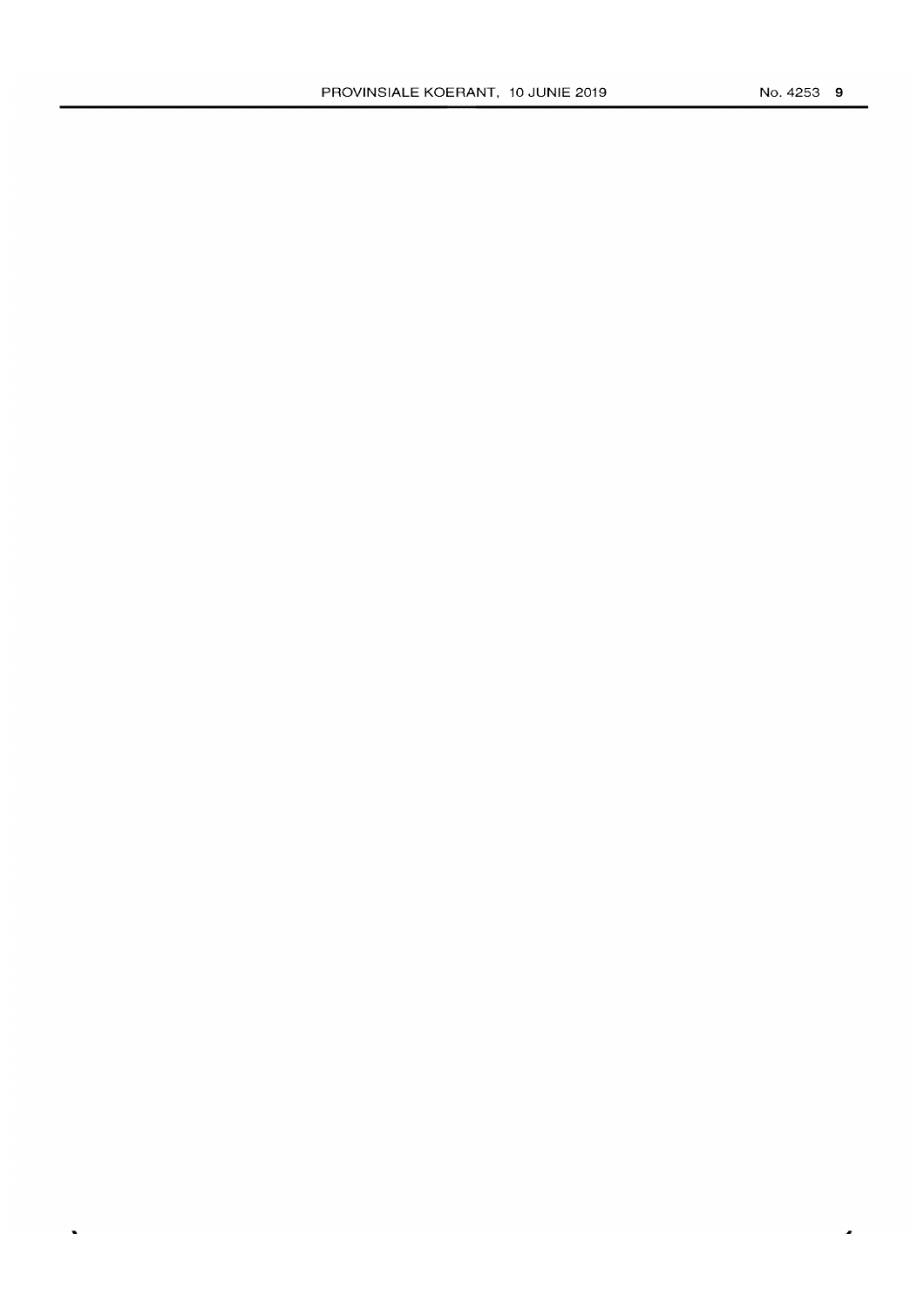$\Box$ 

 $\overline{\phantom{a}}$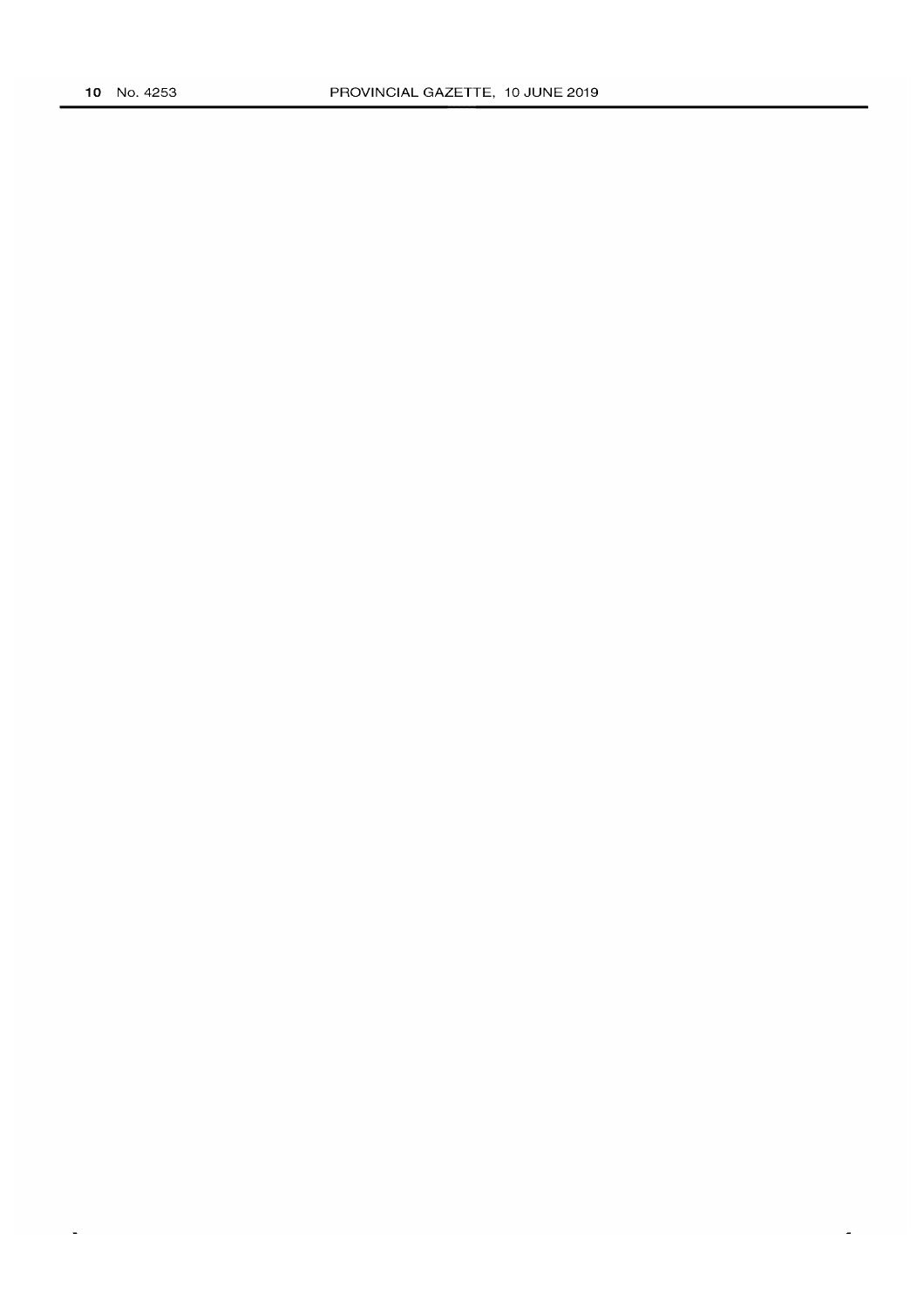# PROVINCIAL NOTICES • PROVINSIALE KENNISGEWINGS

### PROVINCIAL NOTICE 155 OF 2019

### Nelson Mandela Bay Municipality (EASTERN CAPE)

Removal of Restrictions in terms of the Spatial Planning and Land Use Management Act, 2013 (Act 16 of 2013)

#### ERF 843, MILL PARK, PORT ELIZABETH, EASTERN CAPE

Under Section 47 of the Spatial Planning and Land Use Management Act, (Act 16 of 2013) and upon instructions by the Local Authority, a notice is hereby given that condition C4(d) in Deed of Transfer No. T4819/2017 applicable to Erf 843, Mill Park, Port Elizabeth is hereby removed.

#### PROVINCIAL NOTICE 156 OF 2019

#### NELSON MANDELA BAY MUNICIPALITY (EASTERN CAPE)

Removal of Restrictions in terms of the Spatial Planning and Land Use Management Act, 2013 (Act 16 of 2013) - ERF 311 DESPATCH, EASTERN CAPE

Under Section 47 of the Spatial Planning and Land Use Management Act, 2013 (Act 16 of 2013) and upon instructions by the Local Authority, a notice is hereby given that conditions G5(b) & (d) are hereby removed in Deed of Transfer No T63994/97 applicable to Erf 311 Despatch.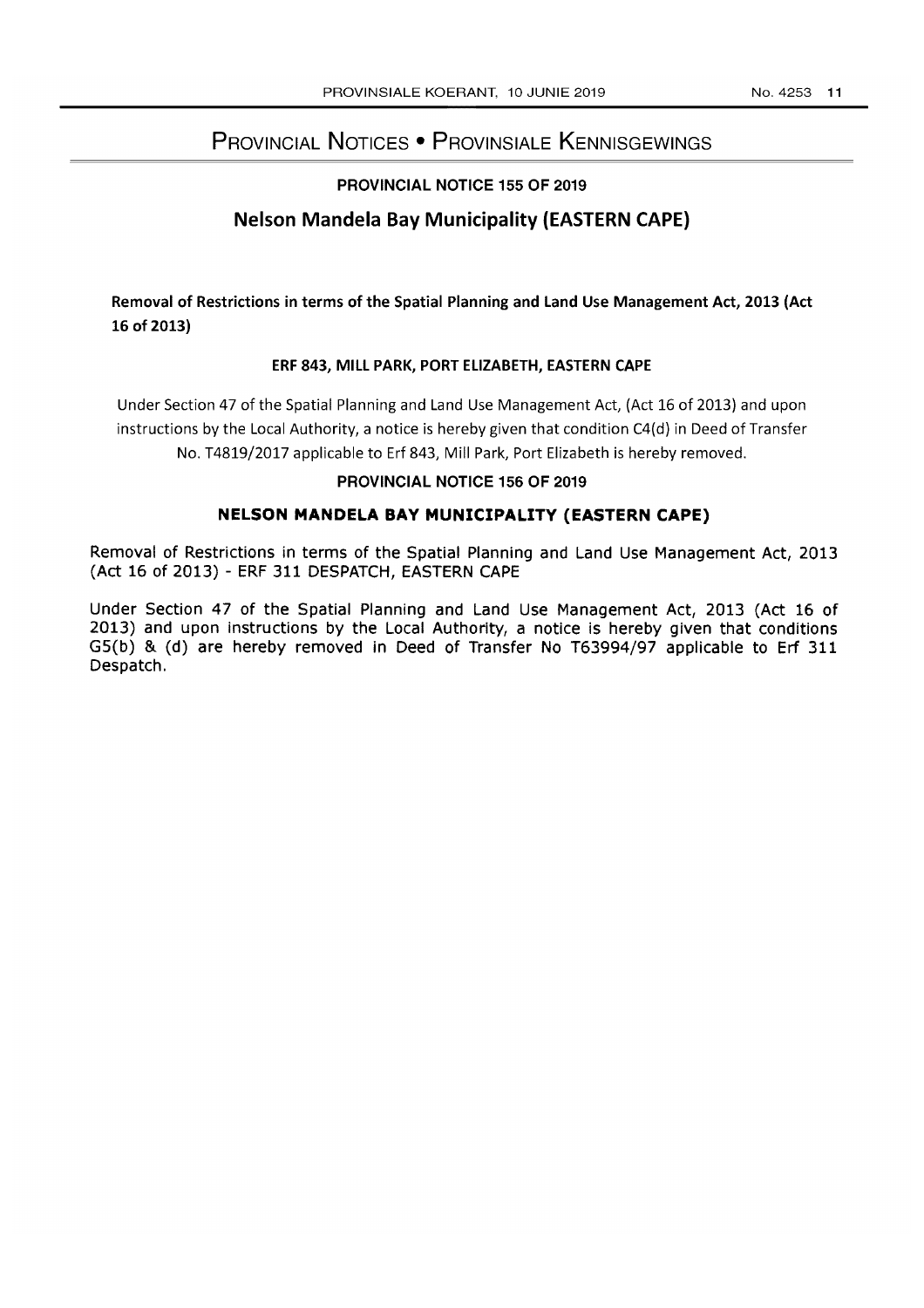# PROVINCIAL NOTICE 157 OF 2019 PROVINCE OF THE EASTERN CAPE

#### DEPARTMENT OF COOPERATIVE GOVERNANCE AND TRADITIONAL AFFAIRS

#### TRADITIONAL LEADERS ELECTED TO PARTICIPATE IN MUNICIPALITIES

NOTICE FOR PUBLICATION OF IDENTIFIED TRADITIONAL LEADERS TO PARTICIPATE IN MUNICIPAL COUNCILS IN THE EASTERN CAPE IN TERMS OF SECTION 81 OF LOCAL GOVERNMENT: MUNICIPAL STRUCTURES ACT, 1998 (ACT NO. 117 OF 1998) AS AMENDED, REPLACING TRADITIONAL LEADERS WHO ARE DECEASED, RESIGNED AND THOSE ELECTED TO LOCAL HOUSES AND PROVINCIAL HOUSE WHO WERE PREVIOUSLY **GAZZETTED** 

### EASTERN CAPE HOUSE OF TRADITIONAL LEADERS:

I, Fikile D. Xasa, Member of the Executive Council responsible for Cooperative Governance and Traditional Affairs in the Eastern Cape Province under the powers delegated to me by Section 81 (2) (a) of Local Government: Municipal Structures Act, (Act No. 117 of 1998) and after having consulted the Provincial House of Traditional Leaders in respect of the by-elections of the traditional leaders to participate in the Municipal Councils, hereby make known for general information the Traditional Leaders that have been democratically elected by the respective traditional leaders replacing traditional leaders who are deceased, resigned and those elected to Local Houses and Provincial House whose names and municipalities appear on the schedule attached hereto.

The publication should be in line with the attached Schedule.

 $F.D'XAS$ 

MEMBER OF THE EXECUTIVE COUNCIL COOPERATIVE GOVERNANCE AND TRADITIONAL AFFAIRS

DATE: *I b* 1~3i.o!.. *9* I '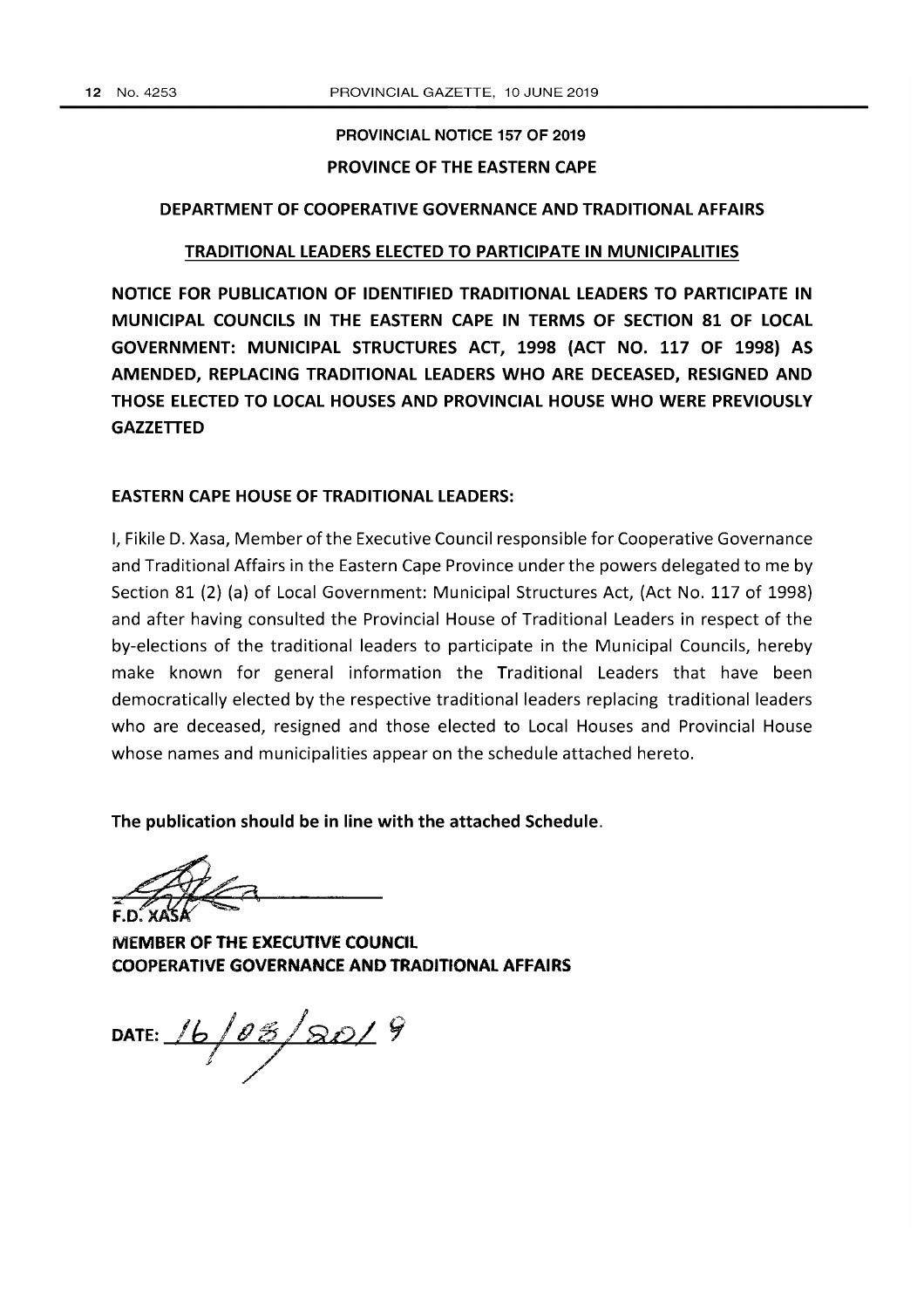### LIST OF NAMES IN RESPECT OF TRADITIONAL LEADERS TO PARTICIPATE IN MUNICIPAL COUNCILS

| <b>MUNICIPALITY</b>               | <b>NAME &amp; SURNAME</b> | <b>IDENTITY NUMBER</b> |
|-----------------------------------|---------------------------|------------------------|
| Nyandeni Local Municipality       | Ntombozuko Nozuko Ndamase | 810410 0628 082        |
| Mbizana Local Municipality        | Nolindo Langasiki         | 810926 1122 080        |
| <b>Engcobo Local Municipality</b> | Olwethu Lihle Dalasile    | 920108 5798 086        |

# LOCAL AUTHORITY NOTICES • PLAASLIKE OWERHEIDS KENNISGEWINGS

### LOCAL AUTHORITY NOTICE 119 OF 2019

### NGQUSHWA MUNICIPALITY

### CLOSING OF A PORTION OF PUBLIC PLACES ERVEN 731, 810 and 1298 AND STREETS AJOINING ERVEN 749-758, 759, 760,770-809, 811-956, 967-972, 993-1003, 1012-1020, 1028-1044 PEDDIE

Notice is hereby given in terms of Section 73(1) of Ngqushwa Local Municipality

Spatial Planning and Land Use Management By-laws 2016, that portions of Public

Places and portions of Streets as stated above, are closed.

REF: S/SINAKHO 544 v1 p159

M.P. MPAHLWA

MUNICIPAL MANAGER

LOCAL AUTHORITY NOTICE 120 OF 2019

## BUFFALO CITY METROPOLITAN MUNICIPALITY

## SPLUMA ACT No. 16 of 2013: ERF 627 BEACON BAY: REMOVAL OF RESTRICTIONS

Under Section 47 (1) of the Spatial Planning and Land Use Management Act, No. 16 of 2013, read with Section 59 of the Buffalo City Metropolitan Municipal Spatial Planning and Land Use Management By-law of 2016, and upon instruction from the abovementioned municipality, notice is hereby given that, following application by the owner of Erf 627 Beacon Bay, conditions C. 4. (a)(b)(c)(d), D. (1 )(a)(b){2)(3) and E, found in Deed of Transfer No. T 16712006, pertaining to Erf 627 Beacon Bay, are hereby removed.